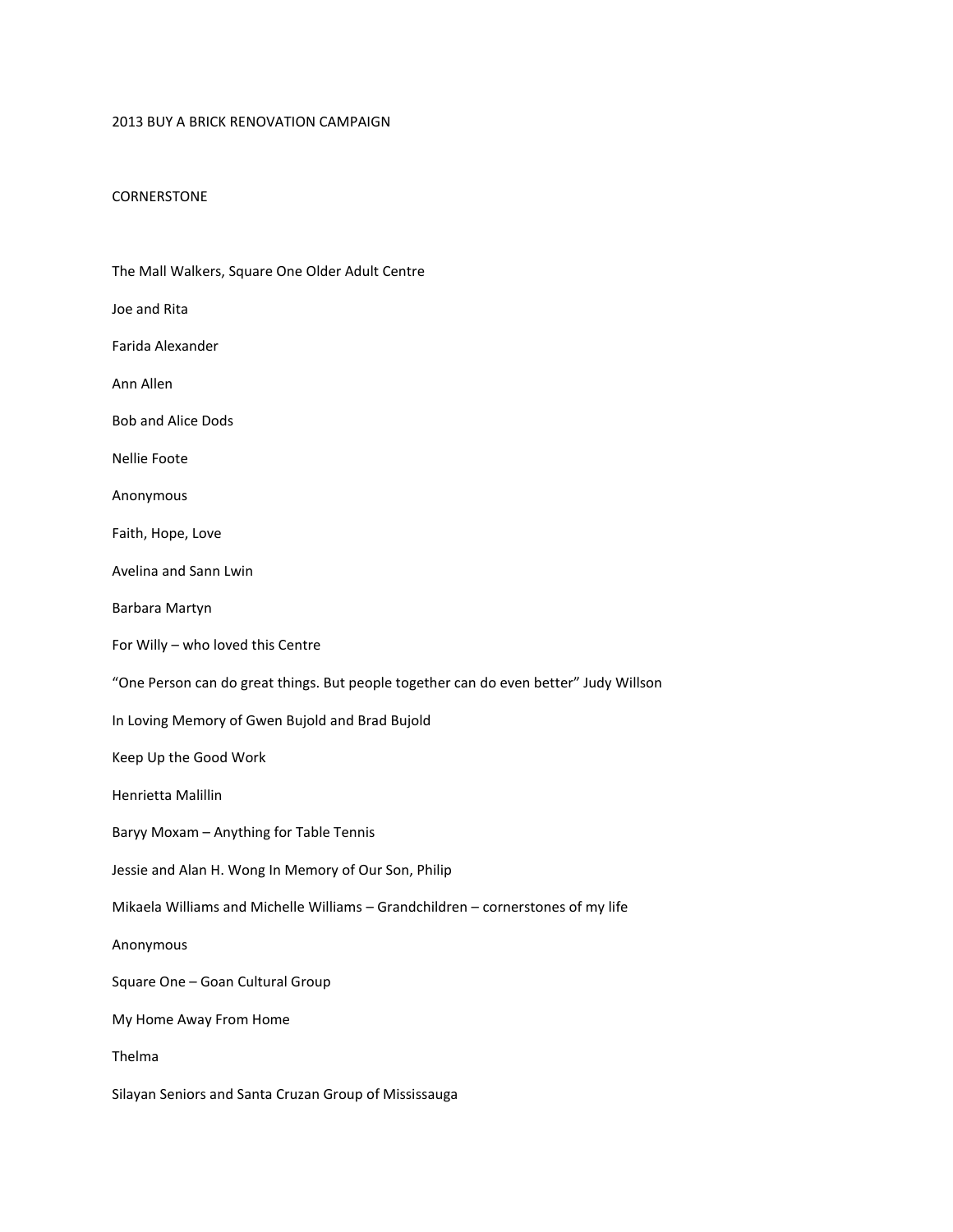www.bydewey.com

For those I love: My late husband, John, Sarah, Laura and Her Family and Square One Older Adult Centre Love Cam Wooledge

Dance for Fun

Vinochandra, Kirit, Yogini, Kunal, Mona, Chirag

Chinese Golden Age Club of Mississauga 30 Years Celebration

From Your Supportive Cafeteria Committee

A friendly corner for meeting friends – Kathy Currie

In Loving Memory of Frank Merhar

In Loving memory of Violet Chang

In Loving memory of Beverley Lovell

Diane's Monday Fitness Class

Church Planting Ministries Inc.

Ron Starr, Councillor Ward 6

In thanksgiving for good health and in memory of the deceased member of my family

Grace Eng and Leon Eng

## BLOCKS

Roy and Hazel Dods Norman and Irene Forden Ramona Lahey Henry Corbett who was a good friend and volunteer, gone too soon Linda and Family Grace Chow Matilda Lo Matilda Lo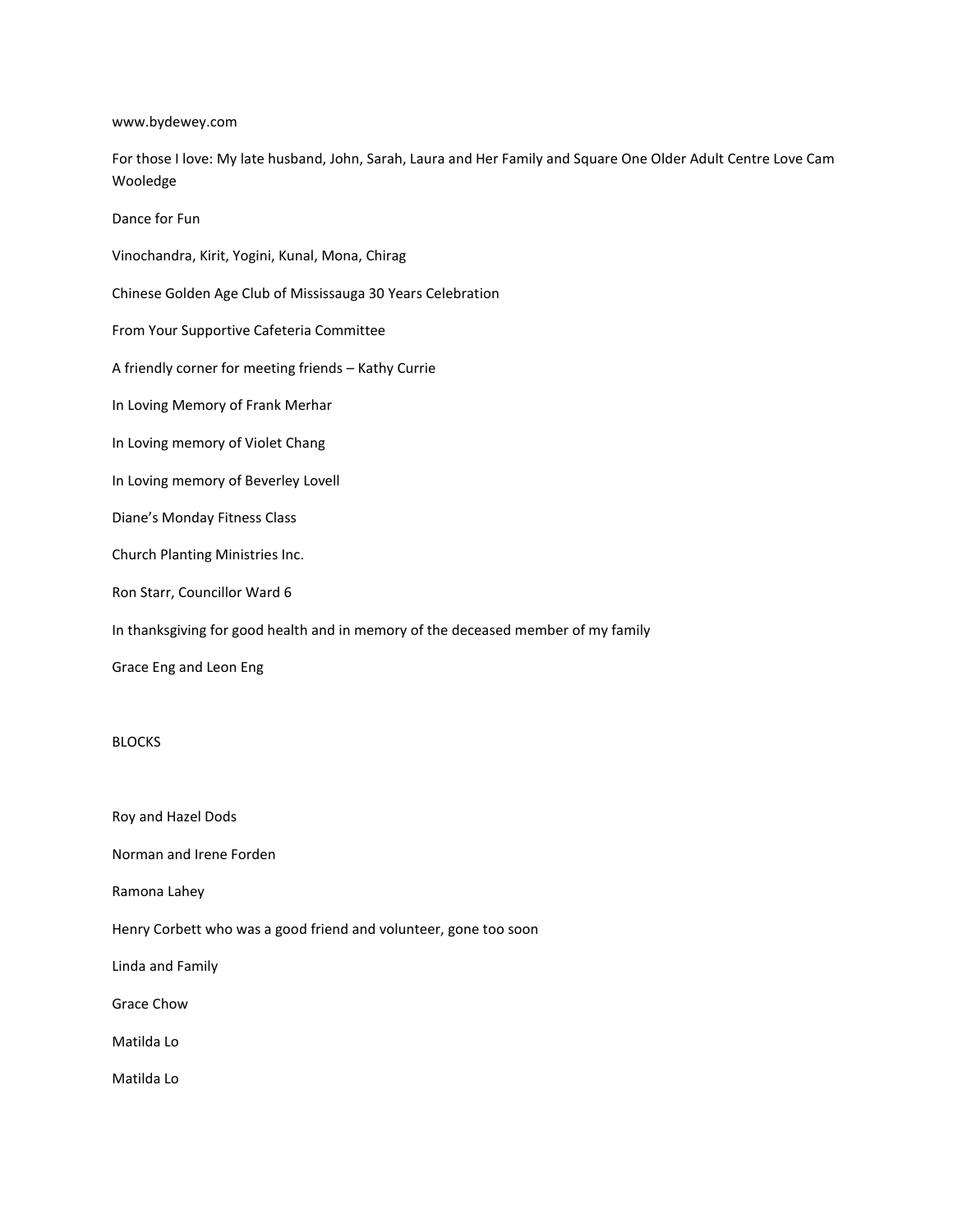Jane and Klaus Lou Huband P. L. Roy Vera and Gary Cruz Rebello Family Proud To Be Part of The Centre Anonymous Irene Morgan Vangie and Nene (Estelita) Laura, Steve, Taylor, Cate and Emily Sandra Love Light Laughter Fun Frolic Fitness Lesley and Noah Lomon Thanks to our great admin team - Anne Dance for Happiness Joseph and Florence Chin Charlotte – Stay Strong Marie Morningstar Christine and Family Faye Vanhorne Joan and Felix Da Costa Tai Chi Group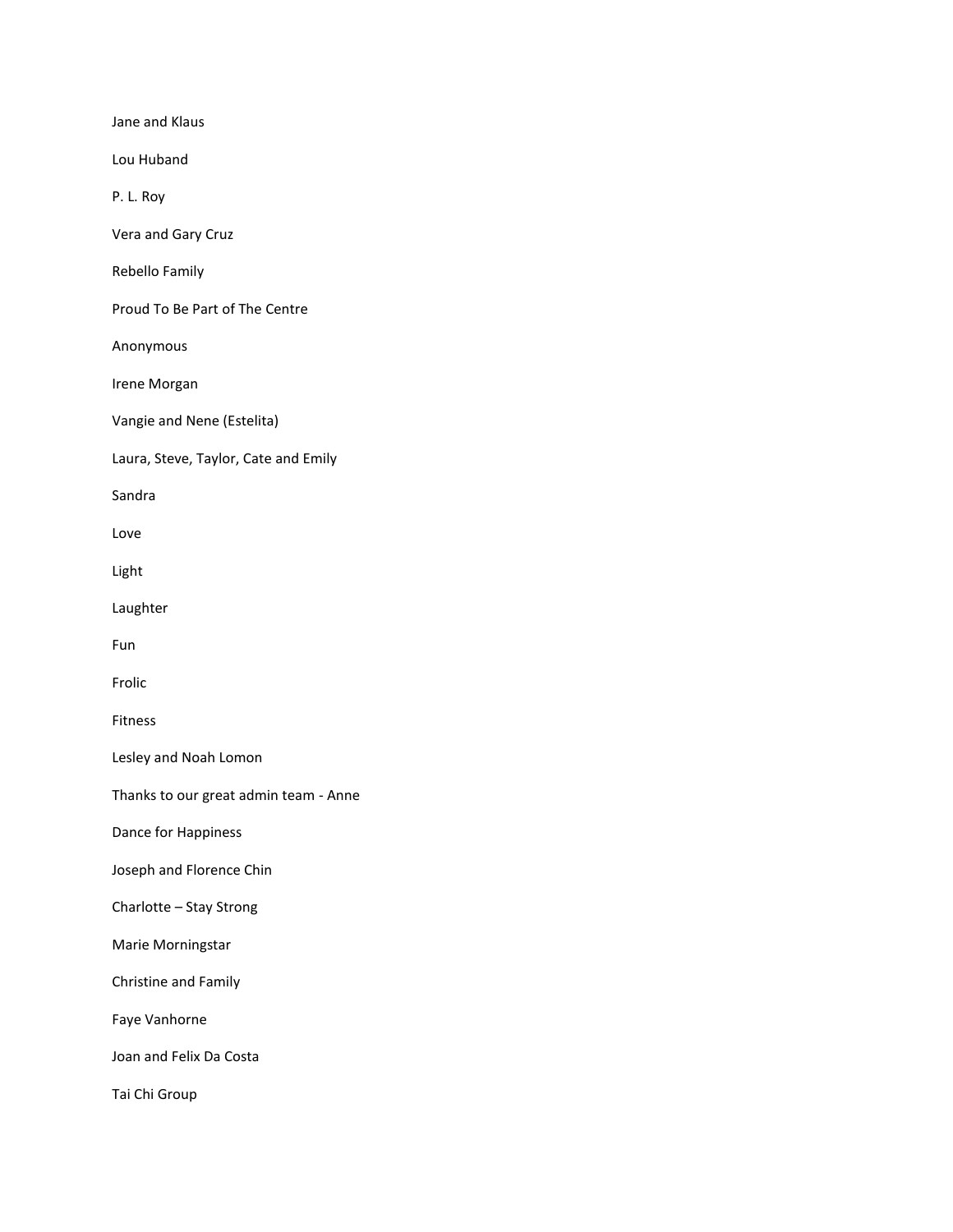Celebration of Frank and Dory DeLeon and Family

Peter Hammond

Bless our Bingo Angels

Cumming

Homai

Rusi

Anita Cripps

BRICKS

Rick

Gertrude McLeod

Ted Chan

Judy Leduc

Lou Love Eileen

Lou Love Eileen

In Loving Memory of Emilio Campea

Joan C.

Roy and Hazel Dods

Norman and Irene Forden

Anonymous

Anonymous

Anonymous

Anonymous

Doreen

Avelina and Sann Lwin

Lynn Price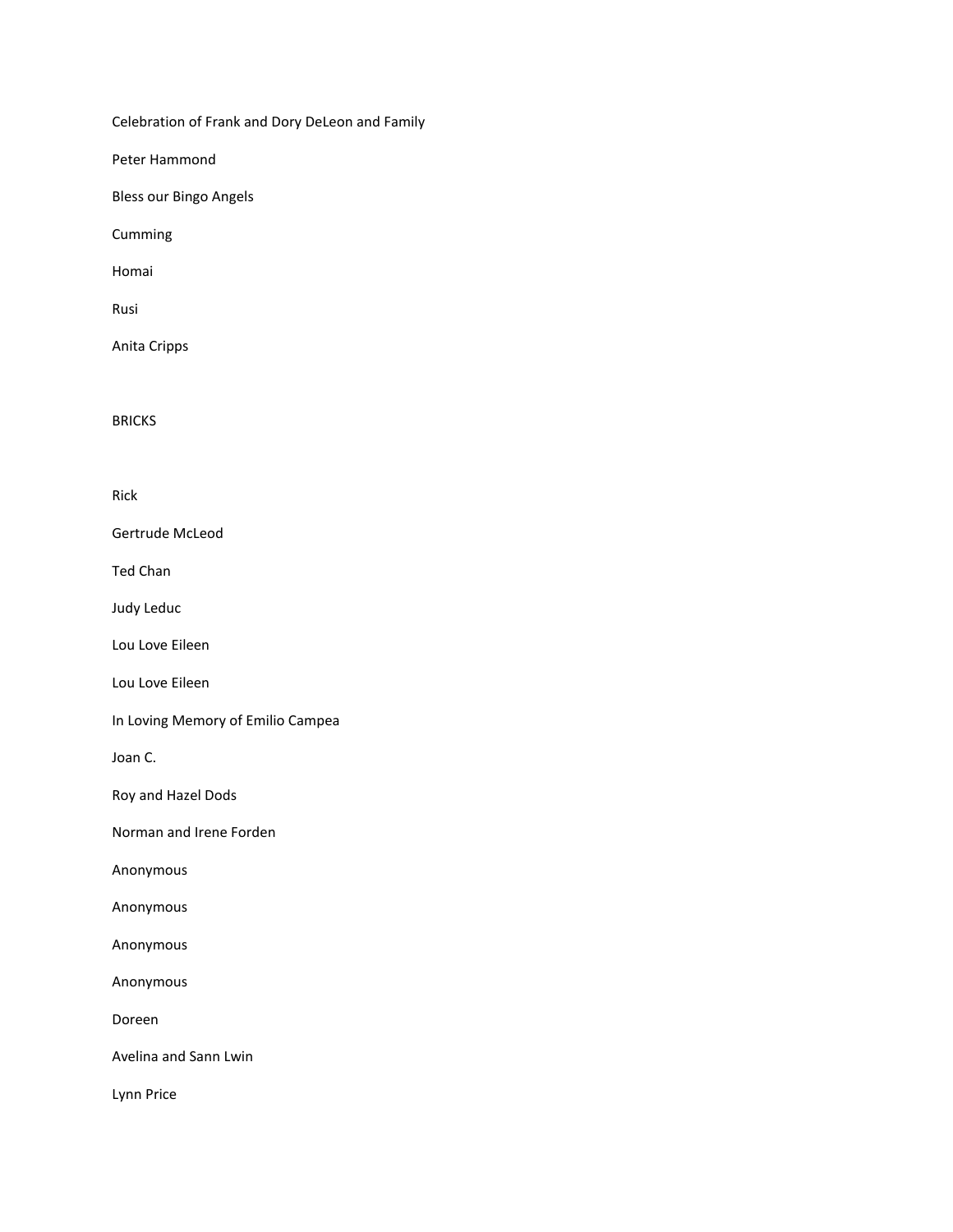Linda

Marie Stewart

Marg

Chuck

Fran

Cliff

Judy Willson

Judy Willson

Cally Holdsworth

Cally Holdsworth

Ava and Clarke

Margaret Harrison

Margaret and William Lok

Helen Somerville

Larry Sturino

Sheila Rahim

Sheila Rahim

Sheila Rahim

Sheila Rahim

Gregoria T. Young

Eileen Lev

Gerry and Caryl Parsons

Diogo Manuel Castelino

Elizabeth Knopp

Linda Keen-Lausberg

Terri Kang

Mary Sutherland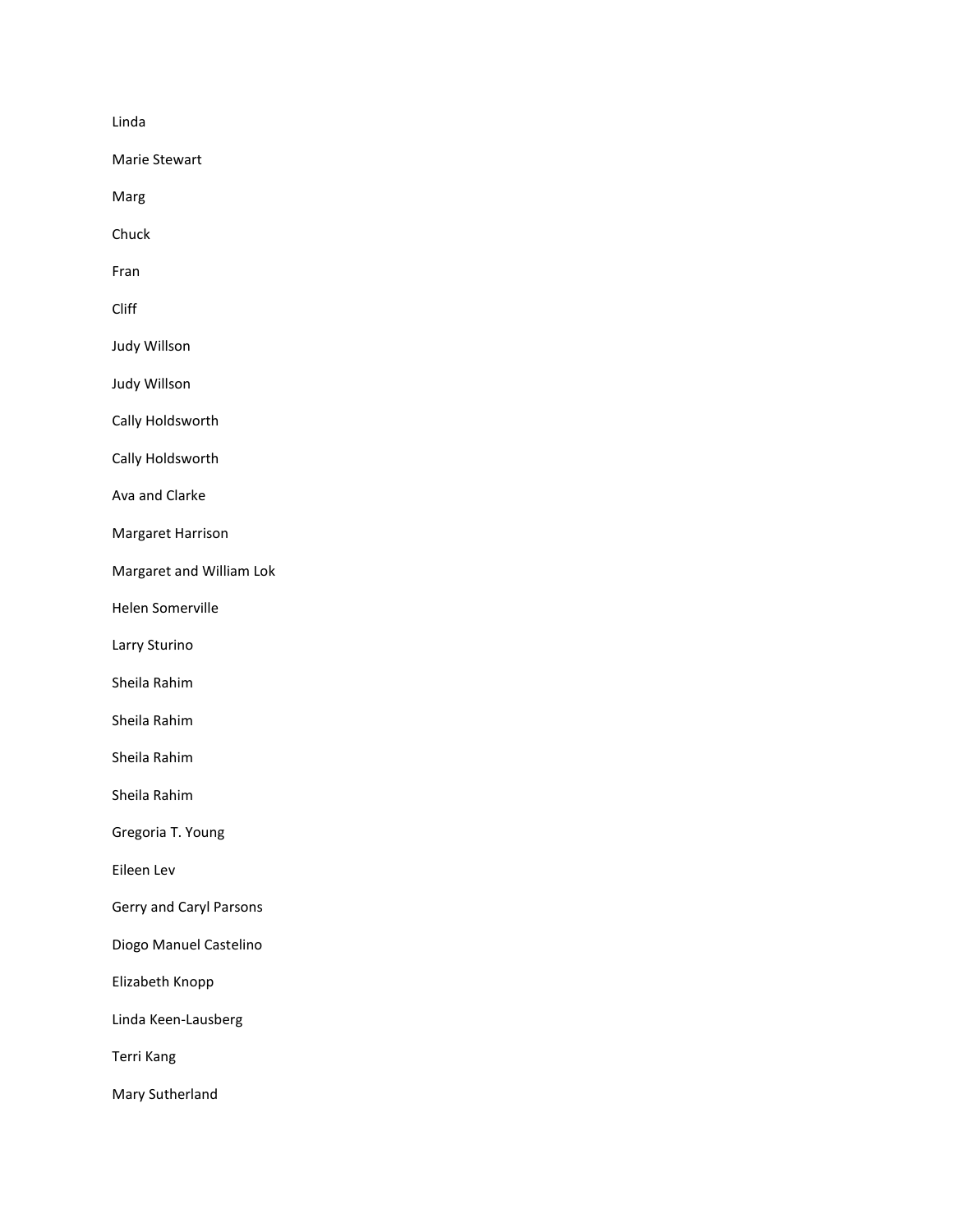Zenaida and Susana

Sarina

Barbara – God Bless You All

Aleste Aida Vernazza

Marisa Fuentes

Dallas M-L

Rupert and Julia

Mauriel Bell

Theresa Strukel

Theresa Strukel

Taoist

Ann

Zaneta Petrykowski

Minoo Meer

Farida Meer

Flo Benn

Lillian Attridge

In Memory of Virginia Rolda

Po Ping Ngai

Po Ping Ngai

Pam Rooke

Frank Francis

Ali Baba

Hilda Lerch

Ann Hayes

Vanessa

Hugo